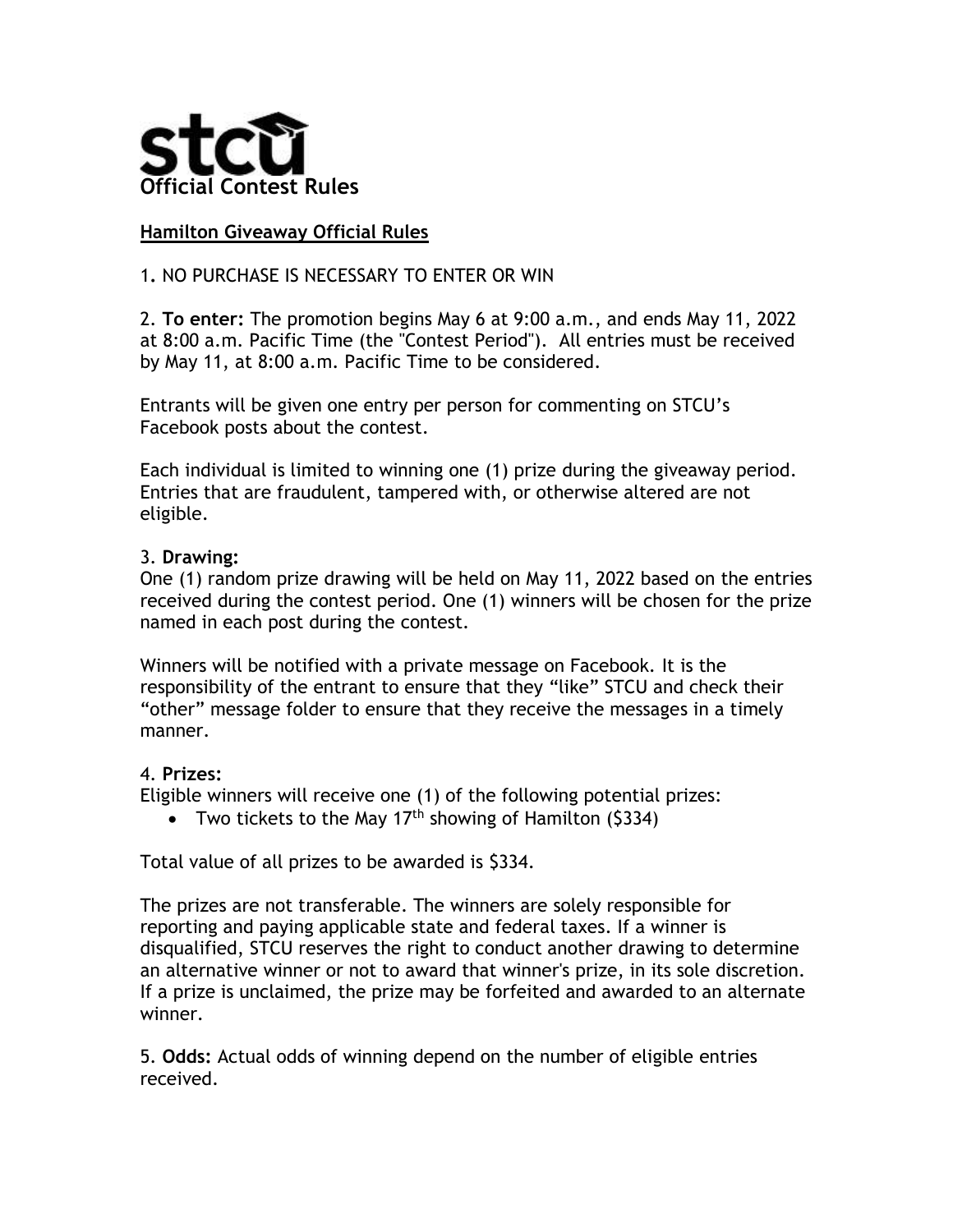6. **Eligibility:** Legal residents of the United States (except New York, Florida and Rhode Island) are eligible to participate and win. Any person under the age of 18 must have a parent or legal guardian's permission to participate and/or win. Must be 13 years or older to enter. Employees and volunteers of STCU, its subsidiaries, and the immediate family of any such persons (spouse, parents, siblings and children and each of their spouses) and persons living in the households of each of these individuals whether related or not are ineligible to participate or win.

7. **Decisions:** By entering into the promotion, entrants and their parents or guardians (if entrant is under the age of 18) agree to abide by and be bound by these official rules, and to accept the decisions of STCU as final. Entrants and their parents or guardians (if entrant is under the age of 18) also agree to hold STCU and each of its officers, directors, employees, members and representatives, and agents harmless from any liability or personal injury arising from participation in this Promotion and/or the acceptance of the prize. STCU and each of its officers, directors, employees, members and representatives, and agents are not responsible for any negligence, claims, liability, injury, property loss, or other damages of entrants and/or winners arising from, or in connection with, acceptance of any prize awarded or participation in this Promotion. STCU is not responsible for stolen, lost, late, misdirected, damaged, incomplete, or illegible entries, whether due to system errors or failures, faulty transmission or other telecommunications malfunctions, entries not received resulting from any hardware or software failures of any kind, lost or unavailable network connections, failed, incomplete or garbled computer or telephone transmissions, typographical or system errors and failures, technical malfunctions, spam filters, or otherwise. STCU may prohibit an entrant from participating in the Promotion or winning a prize if, in its sole discretion, it determines that said entrant is attempting to undermine the legitimate playing practices (including the use of automated quick entry programs) or intending to annoy, abuse, threaten or harass any other entrants or STCU. If for any reason this Promotion is not able to be conducted as planned, including, but not limited to, by reason of infection by computer virus, bugs, tampering, unauthorized intervention, fraud or any other causes beyond the reasonable control of STCU which corrupt or affect the administration, security, fairness, integrity or proper conduct of the Promotion, then STCU reverses the right at its sole discretion to cancel, terminate, modify or suspend the Promotion and randomly draw from those entries received up to the cancellation/suspension date. STCU reserves the right to disqualify any participant or winner and may refuse to award any prize to a person who fails to follow these official rules or who is ineligible or has violated any rule, gained unfair advantage in participating in the promotion, obtained winner status using fraudulent means or made any misrepresentations relative to the promotion and prize redemption. CAUTION: ANY ATTEMPT BY AN ENTRANT TO DELIBERATELY DAMAGE OR UNDERMINE THE LEGITIMATE OPERATION OF THE PROMOTION MAY BE IN VIOLATION OF CRIMINAL AND CIVIL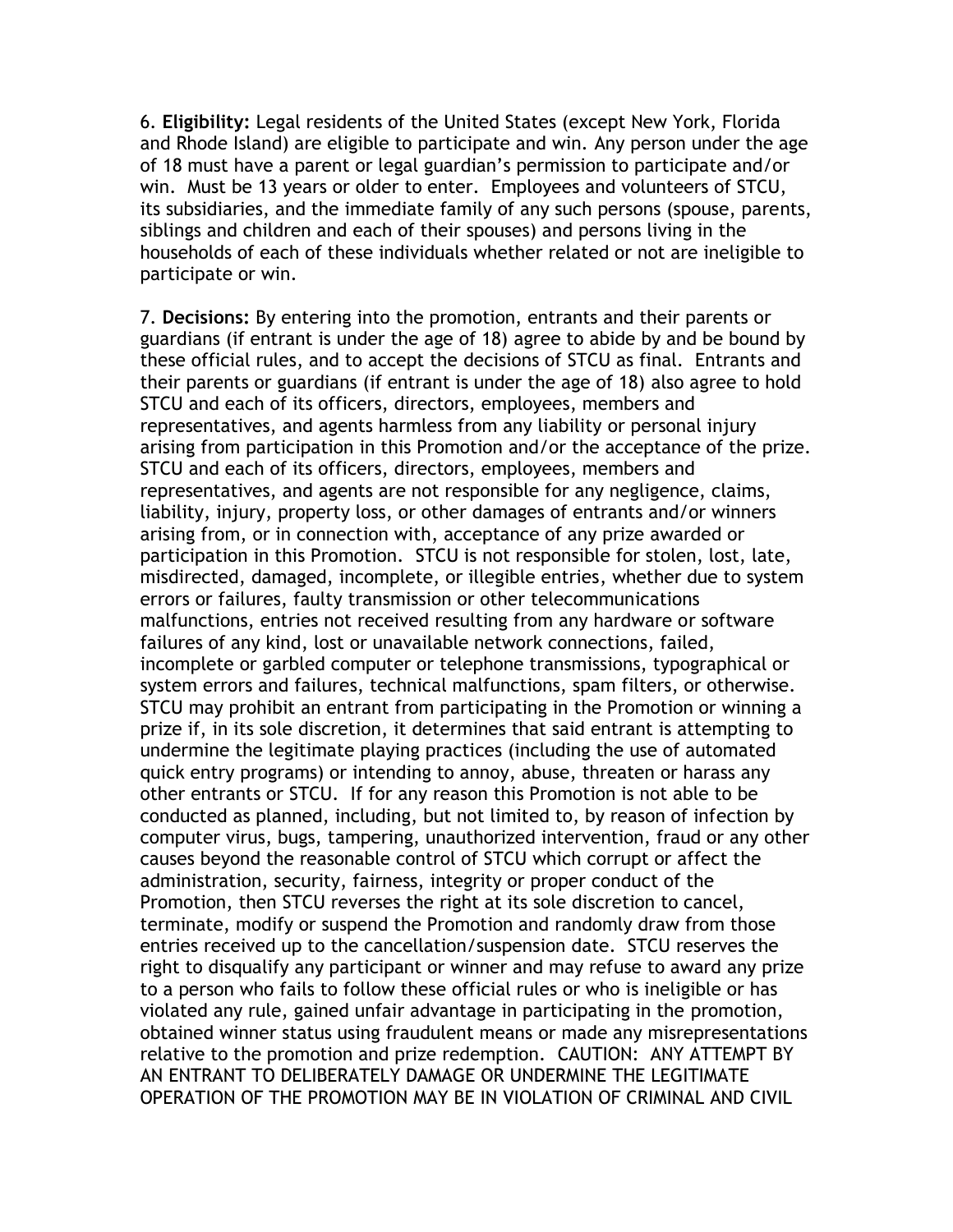LAWS AND SHOULD SUCH AN ATTEMPT BE MADE, STCU RESERVES THE RIGHT TO SEEK REMEDIES AND DAMAGES (INCLUDING ATTORNEYS' FEES) FROM ANY SUCH ENTRANT TO THE FULLEST EXTENT OF THE LAW, INCLUDING CRIMINAL PROSECUTION.)

8. **Publicity:** Each winner (and such winner's parent or guardian if any winner is under the age of 18) agrees to permit STCU to use his/her name and likeness in promotional and other STCU materials, without additional compensation or permission, except where prohibited by law. Each winner (and such winner's parent or guardian if winner is under the age of 18) also agrees that their name and prize amount will be given to other entrants upon request.

9. **Compliance with Law:** All issues and questions concerning the construction, validity interpretation, and enforceability of these official rules, or the rights and obligations of the entrant and STCU in connection with the Promotion, shall be governed by, and construed in accordance with, the substantive laws of the State of Washington, without regard to its choice of law provisions.

10. **Resolution of Disputes**: Except where prohibited by law, as a condition of participating in the Promotion, each entrant (and such entrant's parent or guardian if entrant is under the age of 18) agrees that (1) any and all disputes and causes of action arising out of or connected with giveaway or any prizes awarded, shall be resolved individually, without resort to any form of class action, and exclusively by final and binding arbitration under the rules of the American Arbitration Association and held at the AAA regional office nearest Spokane, Washington; (2) the laws of the State of Washington will govern the enforcement and all proceedings at such arbitration; and (3) judgment upon such arbitration award may be entered in any court having jurisdiction. Under no circumstances will any participant be permitted to obtain awards for, and each participant hereby waives all rights to claim, punitive, incidental or consequential damages, or any other damages, including attorneys' fees, other than actual out-of-pocket expenses (i.e., costs associated with entering the Promotion), and waives all rights to have damages multiplied or increased under any federal or state law.

**11. Miscellaneous:** This promotion is void where prohibited. STCU may substitute prizes of equivalent value, amend the rules or discontinue the Promotion at any time. STCU disclaims any responsibility to notify participants of any aspect related to the conduct of this promotion. Written copies of these rules are available during normal business hours at any STCU location and by mail upon written request to STCU, Community Relations Department, 1620 N. Signal Dr. Liberty Lake, Washington 99019 with a stamped, self-addressed return envelope. All requests must be received by May 11, 2023.

12. **Promoted and Sponsored by:** Spokane Teachers Credit Union is the sponsor of this promotion and is headquartered at 1620 N Signal Drive, Liberty Lake,